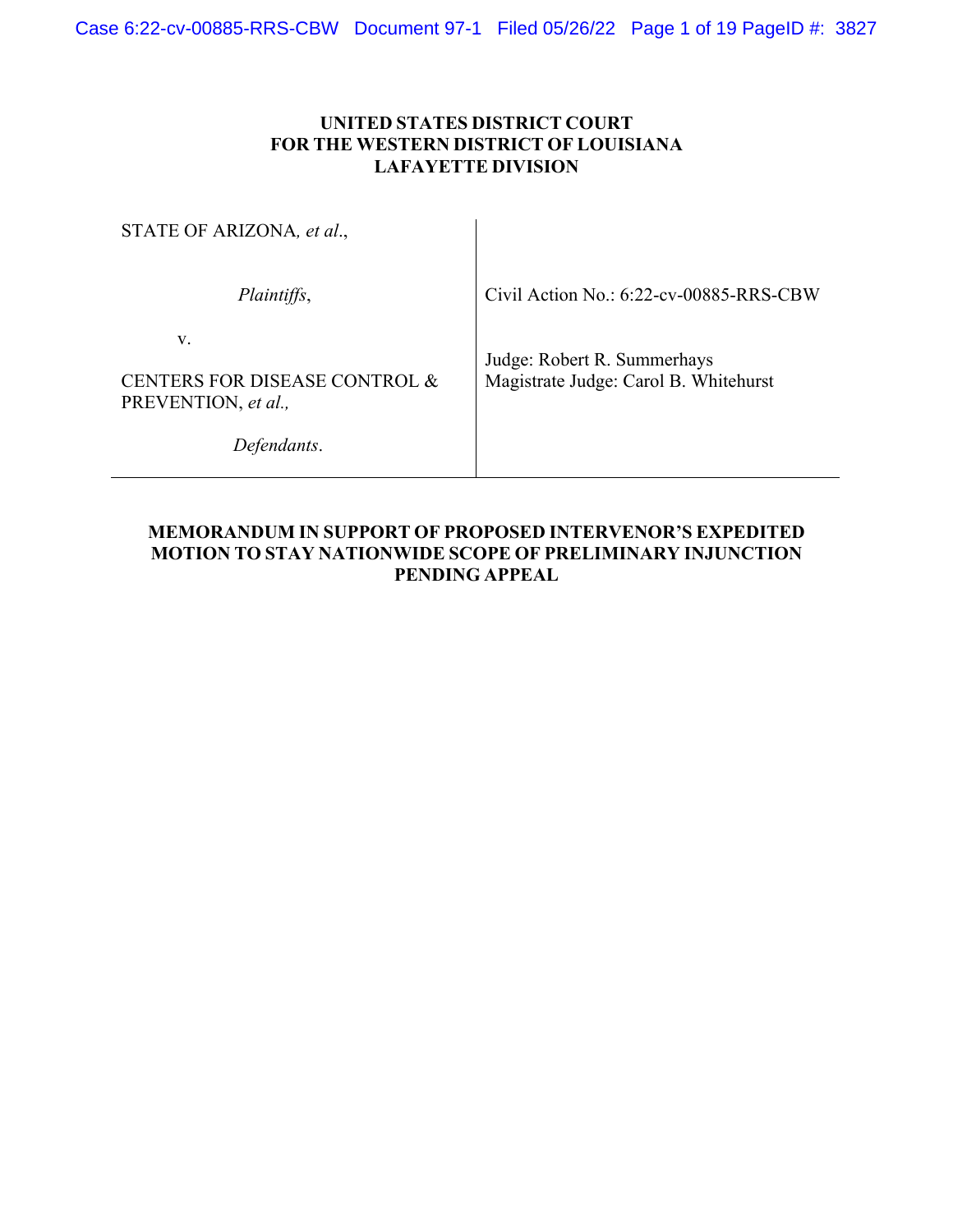# **TABLE OF CONTENTS**

| Law Lab has standing to appeal the merits of the order granting Plaintiff States' motion<br>Ι.           |
|----------------------------------------------------------------------------------------------------------|
|                                                                                                          |
| This Court should stay the preliminary injunction pending appeal, insofar as it operates<br>П.           |
|                                                                                                          |
| A.                                                                                                       |
| Law Lab is likely to succeed on its appeal of the denial of intervention.  4<br>1.                       |
| Law Lab is likely to succeed on its claim that the Court should have limited the scope<br>2.             |
|                                                                                                          |
| В.                                                                                                       |
| A stay of the nationwide scope of the preliminary injunction will not cause Plaintiff<br>$\mathcal{C}$ . |
|                                                                                                          |
|                                                                                                          |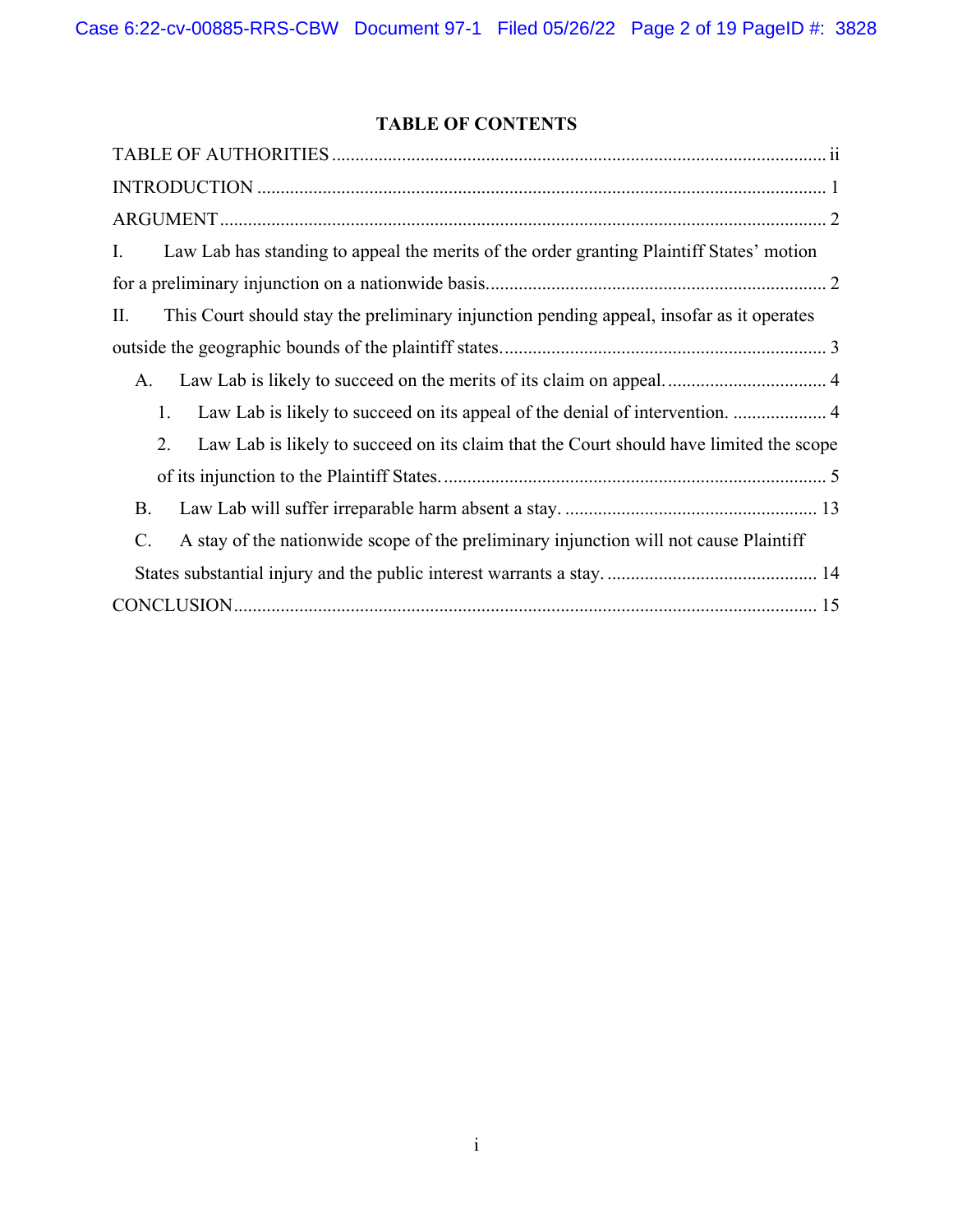# **TABLE OF AUTHORITIES**

| Trump v. International Refugee Assistance Project, 137 S. Ct. 2080 (2017) 4 |
|-----------------------------------------------------------------------------|
|                                                                             |
| <b>Statutes</b>                                                             |
| 42 U.S.C. 265.<br>8                                                         |
|                                                                             |
|                                                                             |
|                                                                             |
|                                                                             |
| <b>Other Authorities</b>                                                    |

Kate Morrissey, *Ukrainians only: Racial disparities in U.S. border policies grow more obvious*, San Diego Union Tribune (Mar. 19, 2022),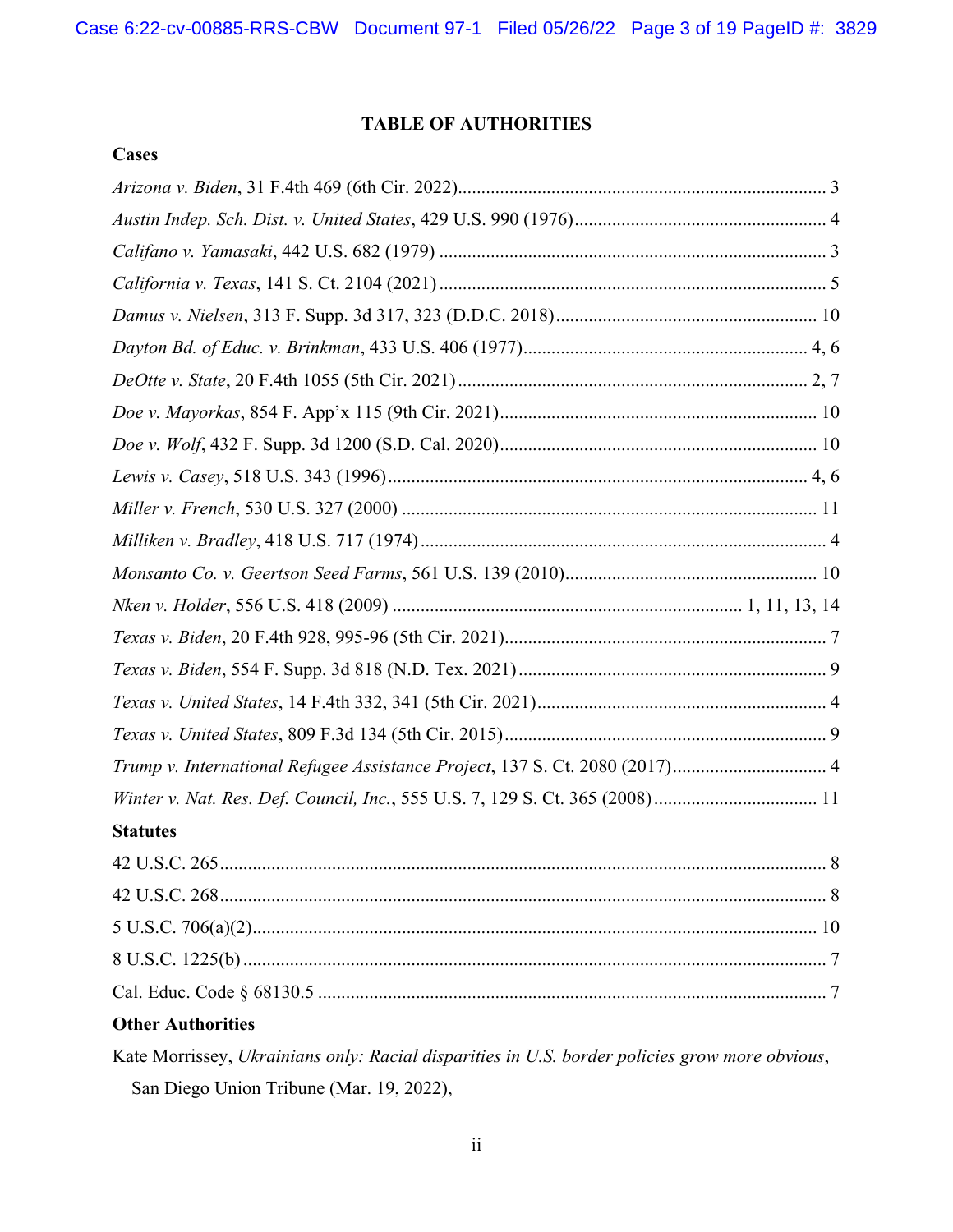| https://www.sandiegouniontribune.com/news/immigration/story/2022-03-19/ukrainians- |  |
|------------------------------------------------------------------------------------|--|
|                                                                                    |  |
| Ronald M. Levin, "Vacation" at Sea: Judicial Remedies and Equitable Discretion in  |  |
|                                                                                    |  |
| <b>Rules</b>                                                                       |  |
|                                                                                    |  |
| <b>Regulations</b>                                                                 |  |
|                                                                                    |  |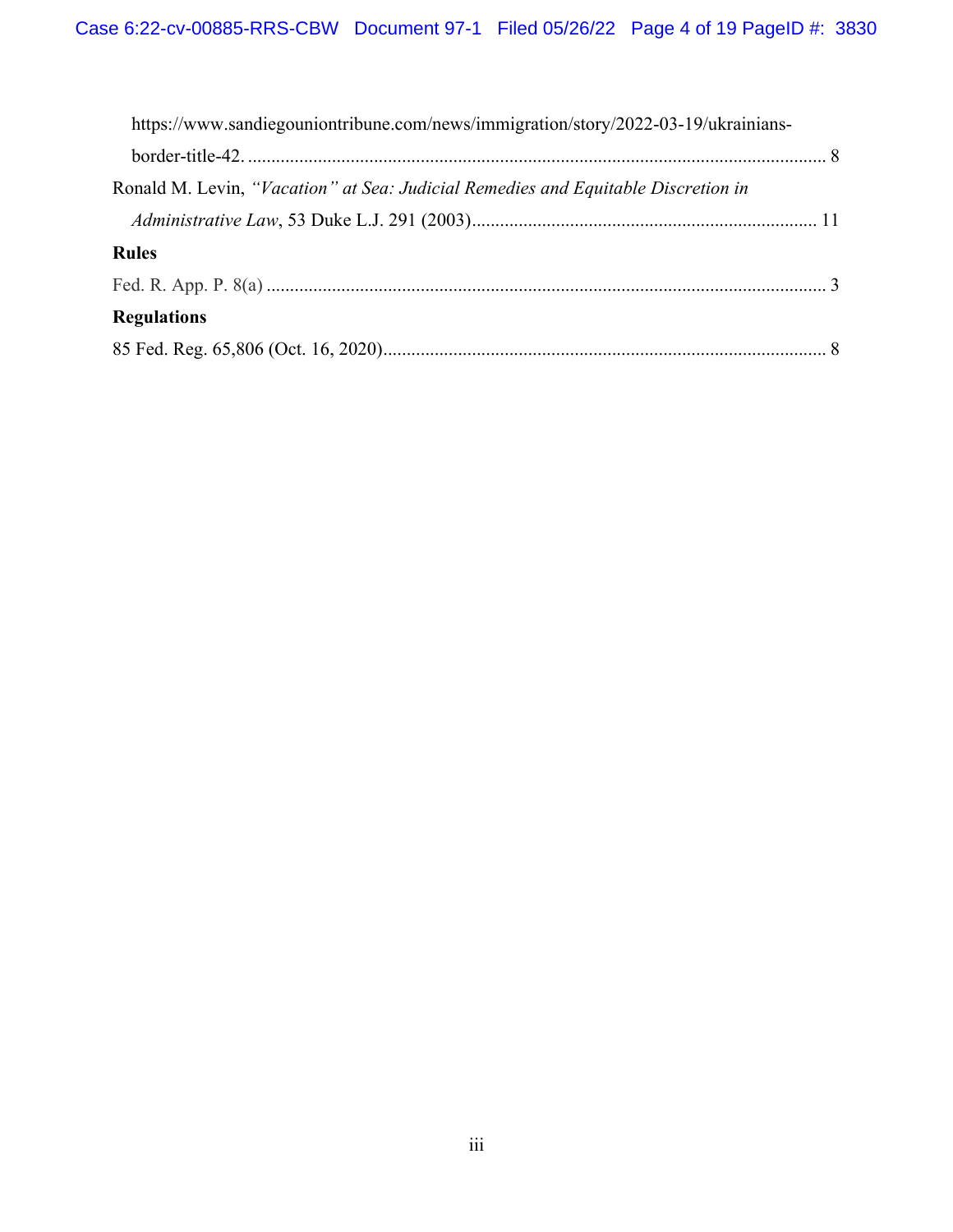#### **INTRODUCTION**

Proposed Intervenor Innovation Law Lab ("Law Lab") respectfully requests that this Court stay the portion of its Preliminary Injunction that applies the ruling nationwide, rather than only in the Plaintiff States. *See* ECF No. 90 at 46-47. Should the Court deny this request, Proposed Intervenor intends to seek the same relief from the Fifth Circuit. *See* Fed. R. App. P. 8(a)(1) ("A party must ordinarily move first in the district court[.]").

Proposed Intervenor maintains that this Court erred in denying intervention, and also in ordering the continued implementation of Title 42 across the entire southern border, including in states that are not parties to this case and have claimed no injury for remediation. ECF No. 90 at 46-47. Law Lab has now appealed this Court's denial of its Motion for Limited Intervention, ECF Nos. 62, 83, as well as the nationwide scope of the preliminary injunction—specifically, its application in the geographic boundaries of states that are not parties to this lawsuit ECF Nos. 90, 91.

Law Lab respectfully contends that it is likely to succeed on the merits of its claims that this Court erred in denying its motion to intervene and in issuing a preliminary injunction that is nationwide in scope. Law Lab maintains that nationwide injunctions are impermissible in cases like this one, where that relief far exceeds what is needed to remedy the traceable harm to the moving parties and greatly burdens the rights and interests of non-parties. Additionally, Law Lab will suffer irreparable harm in the absence of a stay, a stay will not cause Plaintiff States substantial harm, and the public interest warrants a stay of the nationwide scope of the injunction pending appeal.

For these reasons, this Court should stay the nationwide scope of the preliminary injunction. *See Nken v. Holder*, 556 U.S. 418, 425-26 (2009) (listing stay factors).

1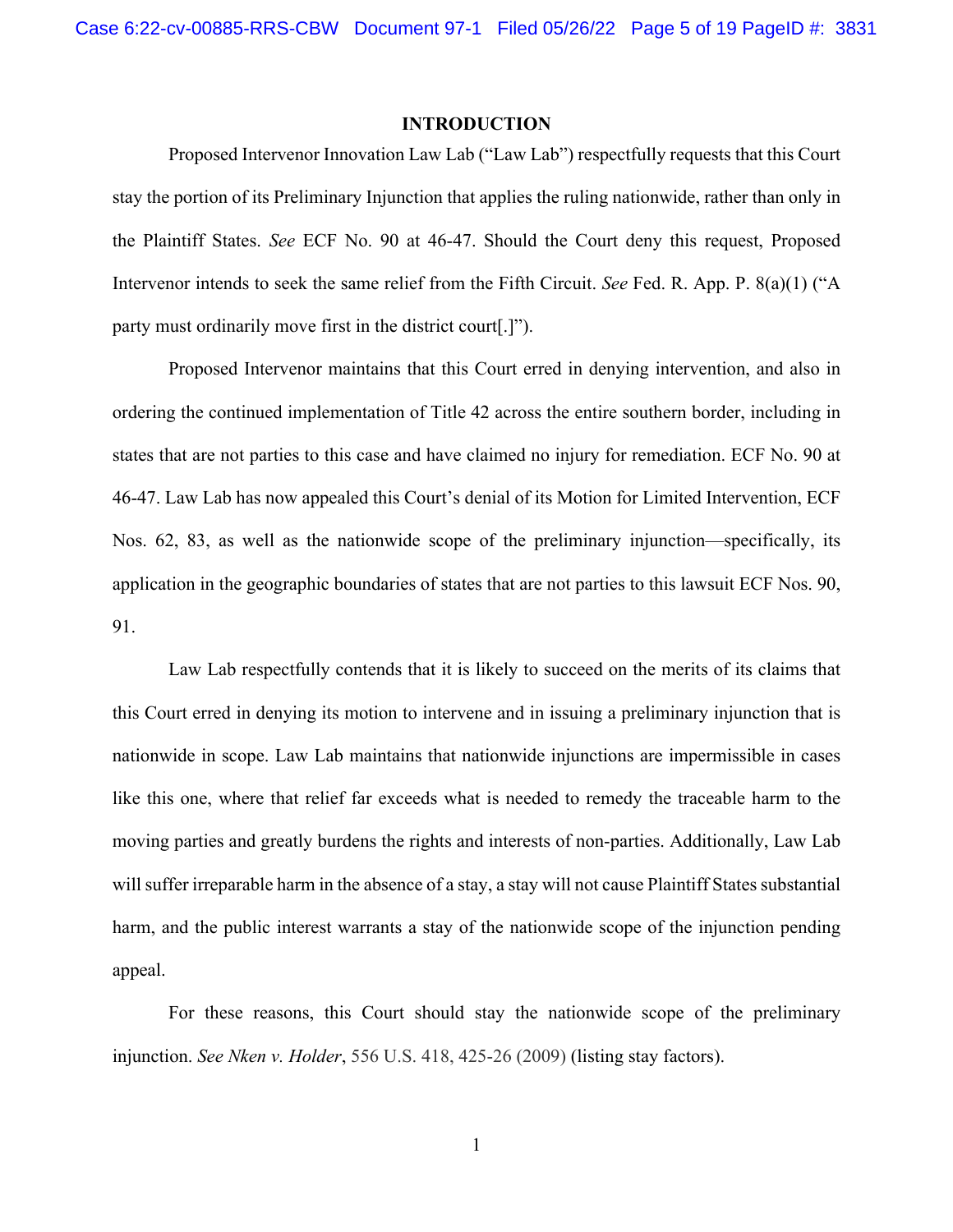#### **ARGUMENT**

# **I. Law Lab has standing to appeal the merits of the order granting Plaintiff States' motion for a preliminary injunction on a nationwide basis.**

Law Lab<sup>1</sup> seeks a stay of the nationwide scope of the preliminary injunction pending its appeal of both its denied Motion for Limited Intervention, ECF No. 83, and the nationwide scope of the injunction, ECF Nos. 90, 91. As a denied Proposed Intervenor, Law Lab may appeal the nationwide scope of the preliminary injunction together with its appeal of the denied Motion for Limited Intervention. *DeOtte v. State*, 20 F.4th 1055, 1066-67 (5th Cir. 2021) (holding denied intervenors may appeal intervention and merits simultaneously because "if it were concluded on appeal that the district court had erred in denying the intervention motion . . . then the applicant would have standing to appeal the district court's judgment.").

Law Lab has suffered (and will continue to suffer) harm from the geographic scope of the injunction this Court ordered. *DeOtte*, 20 F.4th at 1070 ("Standing to appeal requires injury from the judgment of the lower court," and requires appellant to show injury in fact, causal connection, and redressability). The nationwide scope of the preliminary injunction stymies Law Lab's operations by blocking access to the asylum system for individuals who intend to seek asylum along the southern border in California and New Mexico and have no intent to reside in any of the Plaintiff States. Declaration of Stephen Manning, ECF No. 62-3 ("Law Lab Decl.") at ¶¶ 10, 12, 13. But for the nationwide scope of the preliminary injunction, Law Lab would have been permitted to resume its provision of services to individuals seeking asylum at the California and New Mexico border on May 23, 2022. ECF No. 10-1. An order limiting the nationwide scope of this injunction and instead allowing it to run only in the geographic boundaries of the Plaintiff

<sup>&</sup>lt;sup>1</sup> Both individual Proposed Intervenors, Alicia De Los Angeles Duran Raymundo and Kevin Alexi De Leon De Leon, have been admitted to the United States and no longer pursue intervention in this case.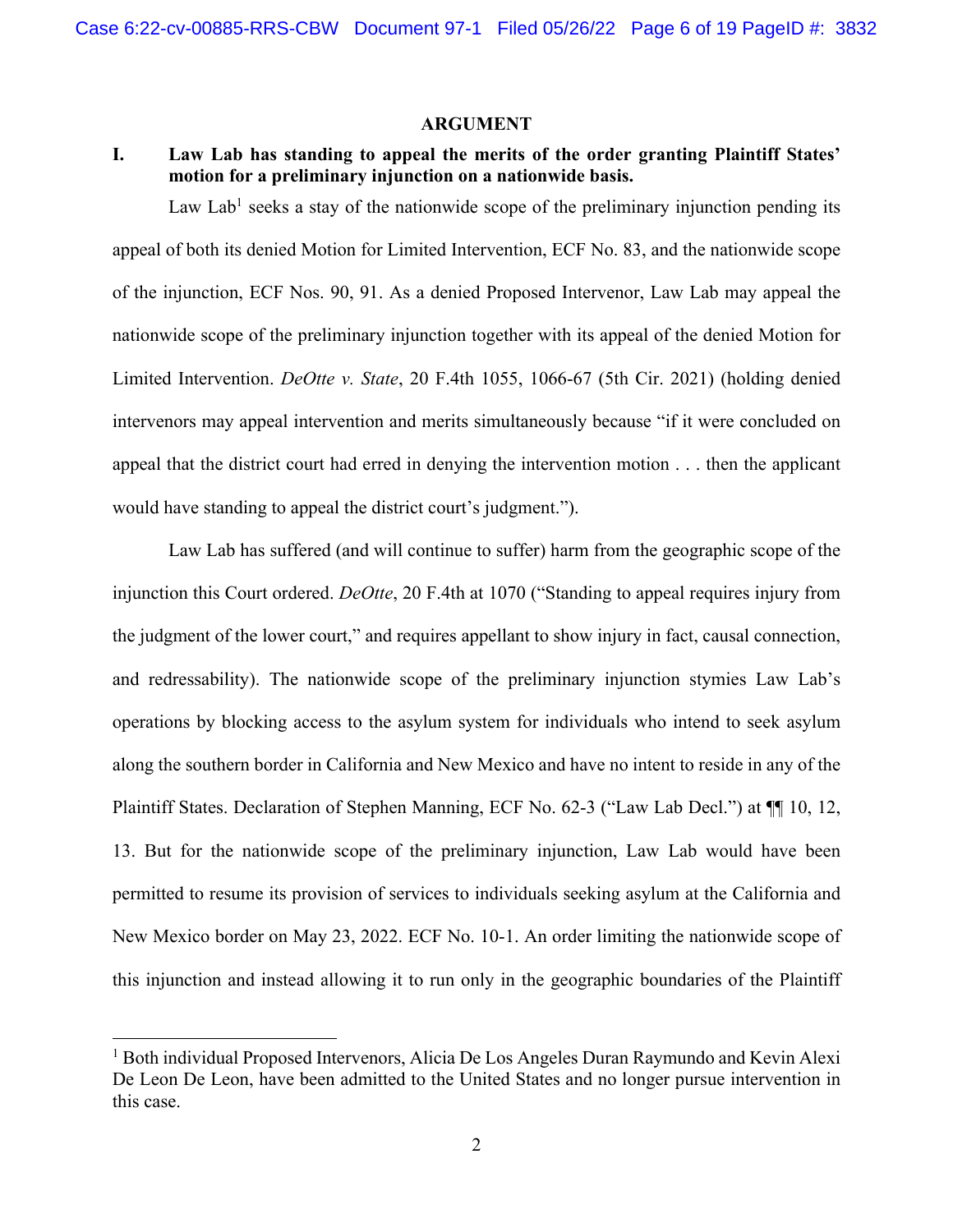States would permit Law Lab to resume its provision of services to individuals seeking asylum in California and New Mexico.

Thus, Law Lab can establish injury in fact, causal connection, and redressability in support of its standing to appeal the geographic scope of the preliminary injunction. For the same reasons, Proposed Intervenor continues to believe this Court erred in denying its Motion for Limited Intervention. ECF No. 62 at 15-16 (describing Law Lab's unique interests for purposes of Rule 24).

# **II. This Court should stay the preliminary injunction pending appeal, insofar as it operates outside the geographic bounds of the plaintiff states.**

A party may move to stay an order granting an injunction pending appeal. Fed. R. App. P.  $8(a)(1)(C)$ . "A party must ordinarily move first in the district court[.]" Fed. R. App. P.  $8(a)(1)$ . The party seeking a stay of injunctive relief in district court must show (1) that it is likely to succeed on appeal; (2) that the movant would suffer irreparable harm absent a stay; that granting the stay would not substantially harm other parties; and (4) that granting the stay would serve the public interest. *See Staley v. Harris Cnty., Texas*, 332 F. Supp. 2d 1041, 1043 (S.D. Tex. 2004); *Nat'l Football League Players Ass'n on behalf of Elliott v. Nat'l Football League*, No. 4:17-CV-00615, 2017 WL 4124105, at \*2 (E.D. Tex. Sept. 18, 2017).

This Court should grant Law Lab's motion to stay the scope of the preliminary injunction that extends beyond the geographic boundaries of the Plaintiff States because Law Lab is likely to succeed on the merits of its appeal of the denial of its intervention motion and the nationwide scope of the injunction; Law Lab will continue to suffer irreparable harm absent a stay; a stay will not substantially harm Plaintiff States; and the public interest supports a stay. *See Nken*, 556 U.S. at 425-26.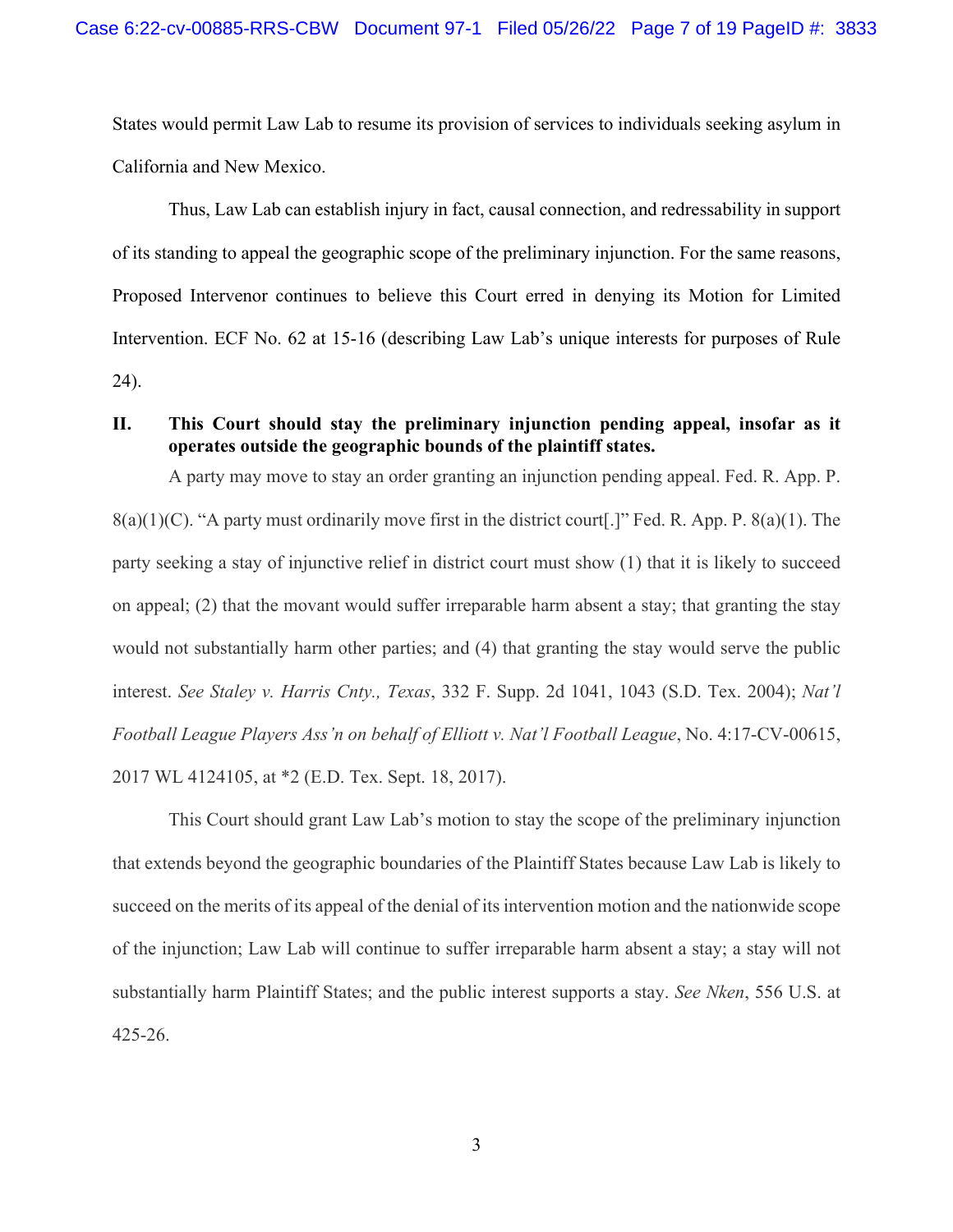#### **A. Law Lab is likely to succeed on the merits of its claim on appeal.**

Law Lab can establish "a strong showing of likelihood of success on the merits" of its claim that the preliminary injunction this Court granted should have been tailored to apply only in the geographic boundaries of the Plaintiff States, as required by the first stay factor. *See Woodfox v. Cain*, 789 F.3d 565, 569 (5th Cir. 2015).

## **1. Law Lab is likely to succeed on its appeal of the denial of intervention.**

As an initial matter, Proposed Intervenor is likely to succeed on its appeal of the denial of its motion for limited intervention as of right and limited permissive intervention, ECF No. 83. Law Lab demonstrated that it is entitled to intervene as of right by showing (1) that its application to intervene was timely; (2) that it has an interest related to the policy that is the subject of the action; (3) that the disposition of the action my "as a practical matter, impair or impede [its] ability to protect that interest"; and (4) that its interest is inadequately represented by existing parties to the suit. *See* Fed. R. Civ. P. 24(a); ECF No. 62 at 7-14. The Court denied Law Lab's motion to intervene on the ground that its interests are adequately represented by the federal government Defendants.

However, as Proposed Intervenor's opening brief showed, there is sufficient divergence between its interests and those of the government to warrant intervention under Fifth Circuit law. To overcome the presumption of adequate representation, "an intervenor must demonstrate that its interests diverge from the putative representative's interests in a manner germane to the case." *Texas v. United States*, 805 F.3d 653, 662 (5th Cir. 2015). As the Fifth Circuit held in *Texas*, even when the government defends a policy benefiting proposed intervenors, the government's interest may still differ due to its overriding interest in "expansive . . . executive authority" and "efficiently enforcing the immigration laws." *Id.* at 663. In contrast, in this case, Proposed Intervenor has demonstrated its divergent interest in seeking to advance migrant and refugee justice, including by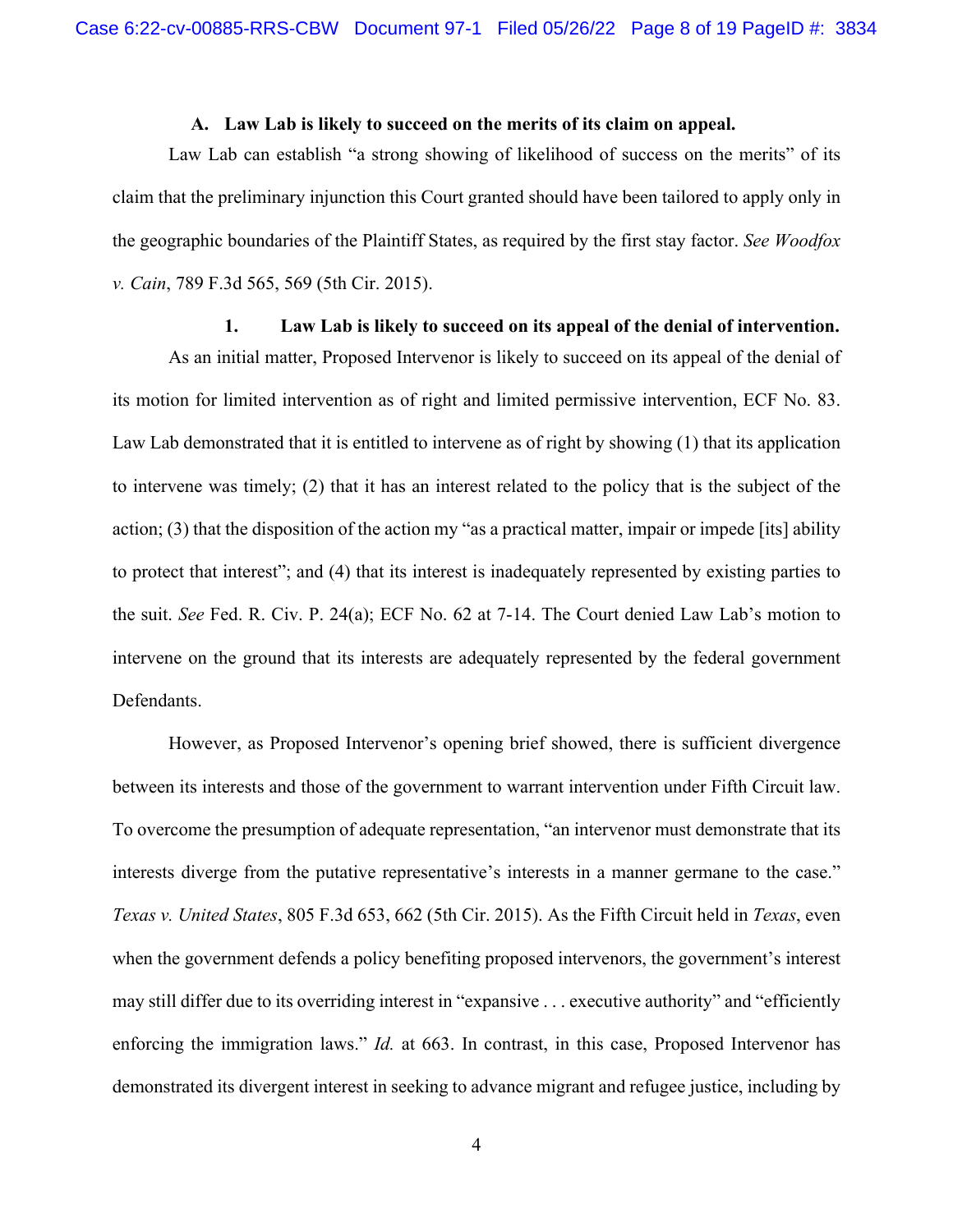assisting individuals seeking asylum under Title 8 near the California and New Mexico borders with Mexico. Law Lab Decl.  $\P$ [2, 10, 12-13. The government has made its divergent interests manifest in this litigation by declining to present arguments for limiting the scope of the preliminary injunction to the Plaintiff States. *See Texas*, 805 F.3d at 663 (divergent government interest impacting litigation weighed in favor of intervention).

In light of this divergence of interests, it is no answer that Proposed Intervenor merely seeks to pursue a litigation strategy that has been rejected by government defendants. The issue Proposed Intervenor seeks to raise goes to the nature of the relief available; it is not just a different litigation strategy. Moreover, where there is a "lack of unity in all objectives," it is sufficient for Proposed Intervenor to show that it plans to advance "real and legitimate additional or contrary arguments" to meet Rule 24(a)'s requirement that the government's representation "*may* be inadequate." *Texas*, 805 F.3d at 662 (cleaned up). Proposed Intervenor's interests diverge from the government's and, to advance those interests, it seeks to pursue an argument the government has not pressed. As such, Proposed Intervenor is likely to prevail on appeal of the denial of intervention.

# **2. Law Lab is likely to succeed on its claim that the Court should have limited the scope of its injunction to the Plaintiff States.**

"[A] district court should think twice—and perhaps twice again—before granting universal anti-enforcement injunctions against the federal government. Even if it turns out that the . . . States in this case are entitled to relief, it is difficult to see why an injunction applicable only to them would not do the trick." *Arizona v. Biden*, 31 F.4th 469, 484 (6th Cir. 2022) (Sutton, J.) (staying a nationwide injunction entered on behalf of several states challenging federal immigration policy). *See also Dep't of Homeland Sec. v. New York*, 140 S. Ct. 599, 600 (2020) (Gorsuch, J., concurring) ("Equitable remedies, like remedies in general, are meant to redress the injuries sustained by a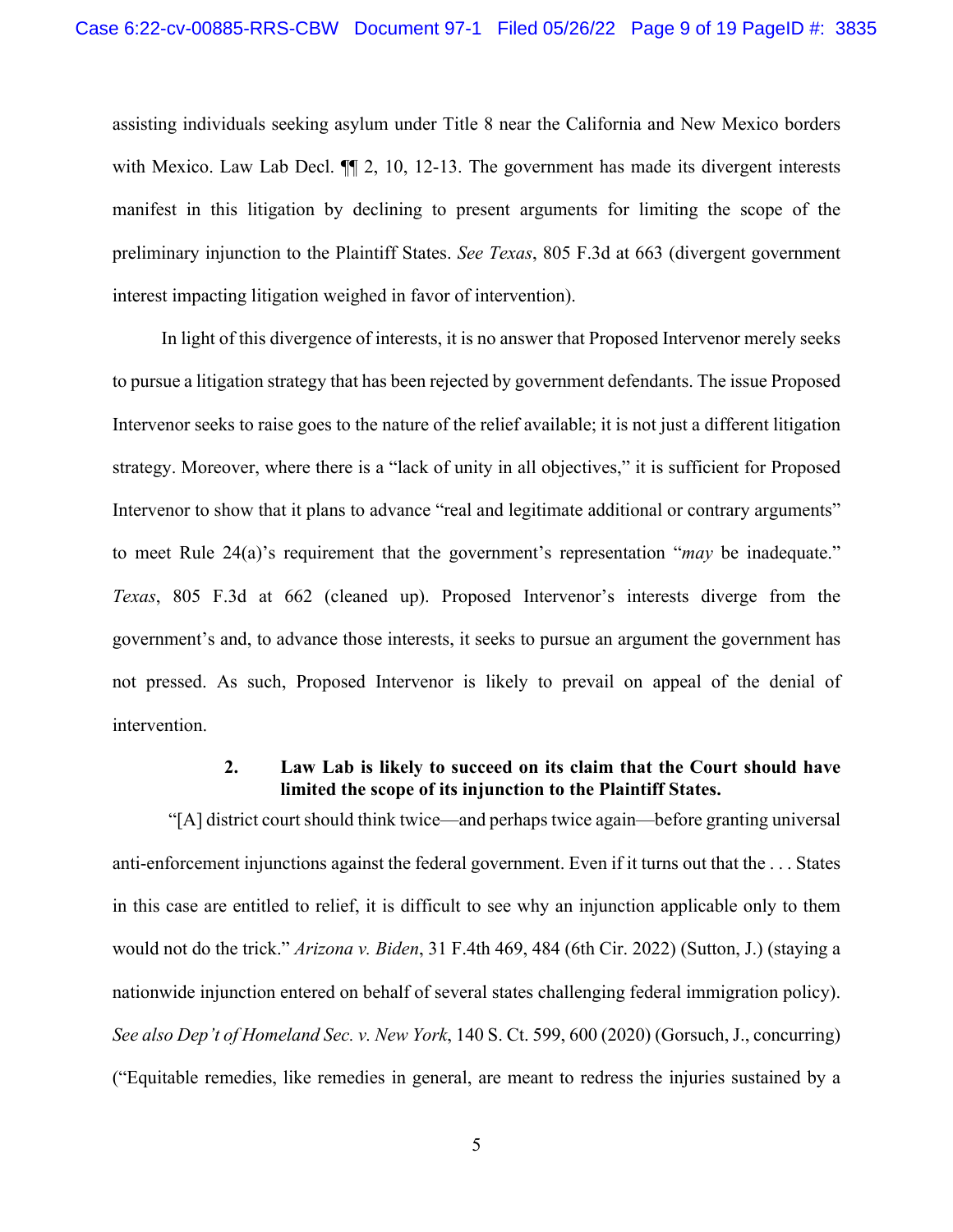#### Case 6:22-cv-00885-RRS-CBW Document 97-1 Filed 05/26/22 Page 10 of 19 PageID #: 3836

particular plaintiff in a particular lawsuit. When a district court . . . goes further than that, ordering the government to take (or not take) some action with respect to those who are strangers to the suit, it is hard to see how the court could still be acting in the judicial role of resolving cases and controversies."); *Trump v. Hawaii*, 138 S. Ct. 2392, 2425-29 (2018) (Thomas, J., concurring). Here, like in *Arizona*, a nationwide injunction is not necessary to remedy—and is entirely out of proportion with—Plaintiff States' alleged harms.

Injunctions must be tailored to take account of case-specific factors. *Califano v. Yamasaki*, 442 U.S. 682, 702 (1979). Such tailoring requires taking a clear-eyed look at the precise nature of the injury that gave rise to the suit and modulating relief accordingly. *Lewis v. Casey*, 518 U.S. 343, 357 (1996). Where the injury to the prevailing party is slight, equitable relief should typically be correspondingly modest. *Milliken* v. *Bradley*, 418 U.S. 717, 738 (1974) (in "any equity case, the nature of the violation determines the scope of the remedy"); *see also Dayton Bd. of Educ. v. Brinkman*, 433 U.S. 406, 420 (1977) (same); *Austin Indep. Sch. Dist. v. United States*, 429 U.S. 990, 992 (1976) (Powell, J., concurring) (faulting the Court of Appeals for ordering a degree of injunctive relief "far exceeding in scope any identifiable violations"). To apply this principle of proportionality, courts must weigh the harm suffered by the plaintiff against the burdens of imposing injunctive relief on the defendant and the public at large, including parties not before the court. *eBay v. MercExchange, L.L.C.*, 547 U.S. 388, 391 (2006); *Weinberger v. Romero-Barcelo*, 456 U.S. 305, 312 (1982).

Courts must also consider the viability of narrower alternatives. *See Trump v. International Refugee Assistance Project*, 137 S. Ct. 2080, 2087-88 (2017) (per curiam) (narrowing injunction that swept "much further" than what would have been necessary to redress the injuries of the plaintiffs and others "similarly situated."). In *Dayton*, the Supreme Court faulted the lower court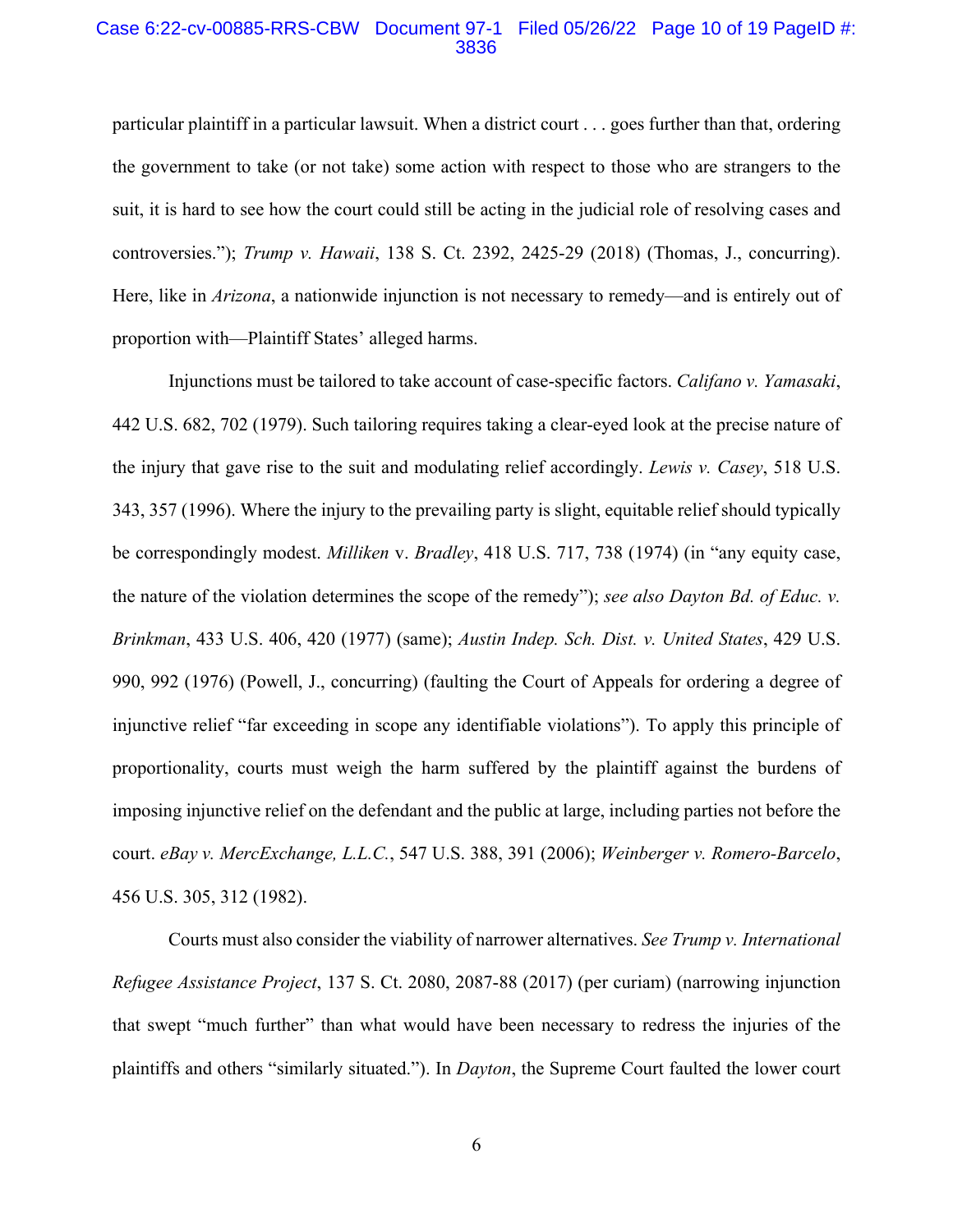#### Case 6:22-cv-00885-RRS-CBW Document 97-1 Filed 05/26/22 Page 11 of 19 PageID #: 3837

because "instead of tailoring a remedy commensurate to the three specific violations, the Court of Appeals imposed a systemwide remedy going beyond their scope." 433 U.S. at 417. And, in *Lewis,* the Supreme Court struck down a sweeping injunction because the "violation ha[d] not been shown to be systemwide, and granting a remedy beyond what was necessary to provide relief to [plaintiffs] was therefore improper." 518 U.S. at 360.<sup>2</sup>

Law Lab respectfully contends this court erred in ordering nationwide injunctive relief that sweeps much further than necessary. The injunction is entirely out of proportion with the showing of harm in support of Plaintiff States' argument for a preliminary injunction and not justified by the alleged general need for "uniform" immigration policy or the APA's remedial scheme.

This Court found Plaintiff States had established irreparable injury in support of their request for a nationwide injunction "based on the government's own predictions[] the Termination Order will result in an increase in daily border crossings," potentially as high as "18,000." ECF No. 90 at 44. The Court then relied on "evidence supporting the Plaintiff States' position that such a rise in border crossings will increase their costs for healthcare reimbursements and education services" that are not recoverable. *Id.* But the underlying evidence upon which the Court relied does not describe any injury traceable to the Termination Order taking effect in non-plaintiff states in a manner that justifies the nationwide scope of the preliminary injunction.

The projection that the Termination Order could lead to an increase to up to "18,000 border crossings per day," ECF No. 90 at 44, stemmed from an article stating "the Department of

<sup>2</sup> *See also New York v. DHS*, 969 F.3d 42, 87-88 (2d Cir. 2020) (limiting geographic scope of injunction against Trump Administration's public charge rule to three plaintiff states); *Innovation Law Lab v. Wolf*, 951 F.3d 986, 990 (9th Cir. 2020) (limiting geographic scope of injunction against Trump Administration's Migrant Protection Protocols to Ninth Circuit); *Texas v. United States*, 14 F.4th 332, 341 (5th Cir. 2021) (partially staying injunction against Biden Administration's enforcement priorities, citing its nationwide scope), *vacated*, 24 F.4th 407 (5th Cir. 2021) (mem.), *appeal dismissed*, 2022 WL 517281 (5th Cir. Feb. 11, 2022).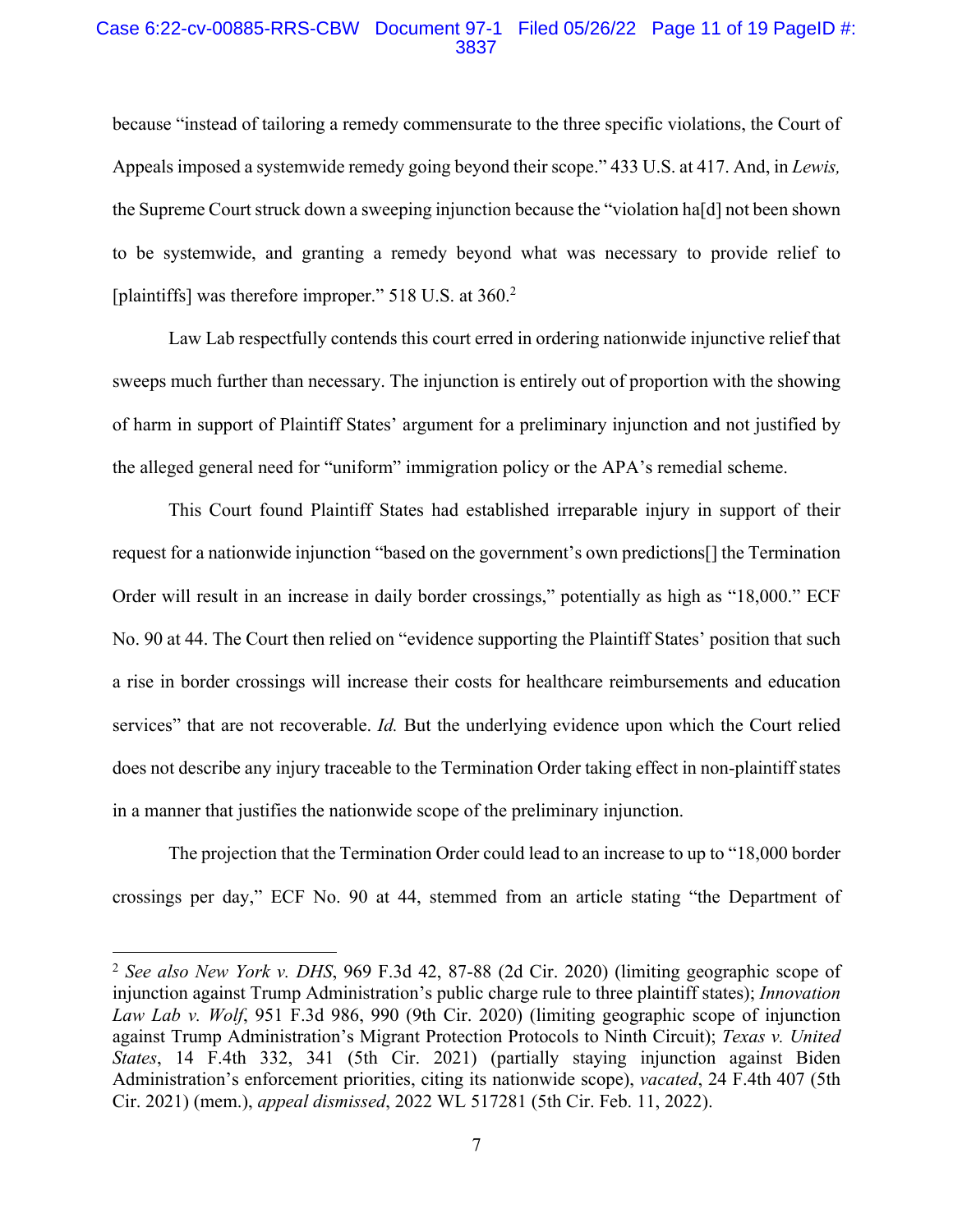#### Case 6:22-cv-00885-RRS-CBW Document 97-1 Filed 05/26/22 Page 12 of 19 PageID #: 3838

Homeland Security has enlisted Federal Emergency Management Administration (FEMA) officials to help prepare for as many as 18,000 migrants per day," ECF No. 13-2 at 25. But that is a projection for purposes of emergency planning, and of course just conjecture. Moreover, the projection says nothing about how many—if any—individuals will (1) enter the non-plaintiff states of California or New Mexico as a result of the Termination Order; (2) later move to and reside in Plaintiff States; and then (3) impose economic costs on those Plaintiff States once there. No evidence in the record shows that Plaintiff States' harms are "directly traceable" to the challenged policy's operation in non-plaintiff States. *Cf. California v. Texas*, 141 S. Ct. 2104, 2117 (2021) (holding that plaintiff states failed to establish standing where they "failed to show how this injury is directly traceable to any actual or possible unlawful Government conduct[.]").

This Court notes that the record includes evidence that the projected increase in border crossings will increase healthcare and education costs. But Plaintiff States' evidence of alleged increased healthcare costs is based on examples that are not traceable to the implementation of the Termination Order in non-plaintiff states. Plaintiff States' assertion that "Yuma Regional Medical Center ("YRMC") in Arizona was forced to provide \$546,050 in unreimbursed medical care for unauthorized [immigrants]," ECF No. 13-1 at 21, refers to costs associated with providing services to individuals "while in ICE custody," ECF No. 13-2 at 4, not individuals who could enter through non-plaintiff States as a result of the termination of the Title 42 order. Similarly, evidence of increased healthcare costs to the state of Missouri refer to costs associated with the treatment of "ineligible [immigrants]" generally. ECF No. 13-5 at 5. It says nothing about the conjectural group of people who would have been expelled pursuant to Title 42 but for the Termination Order, would enter the United States through California or New Mexico, and later would move to Plaintiff States and increase those states' healthcare costs once there. Plaintiff States' evidence of education costs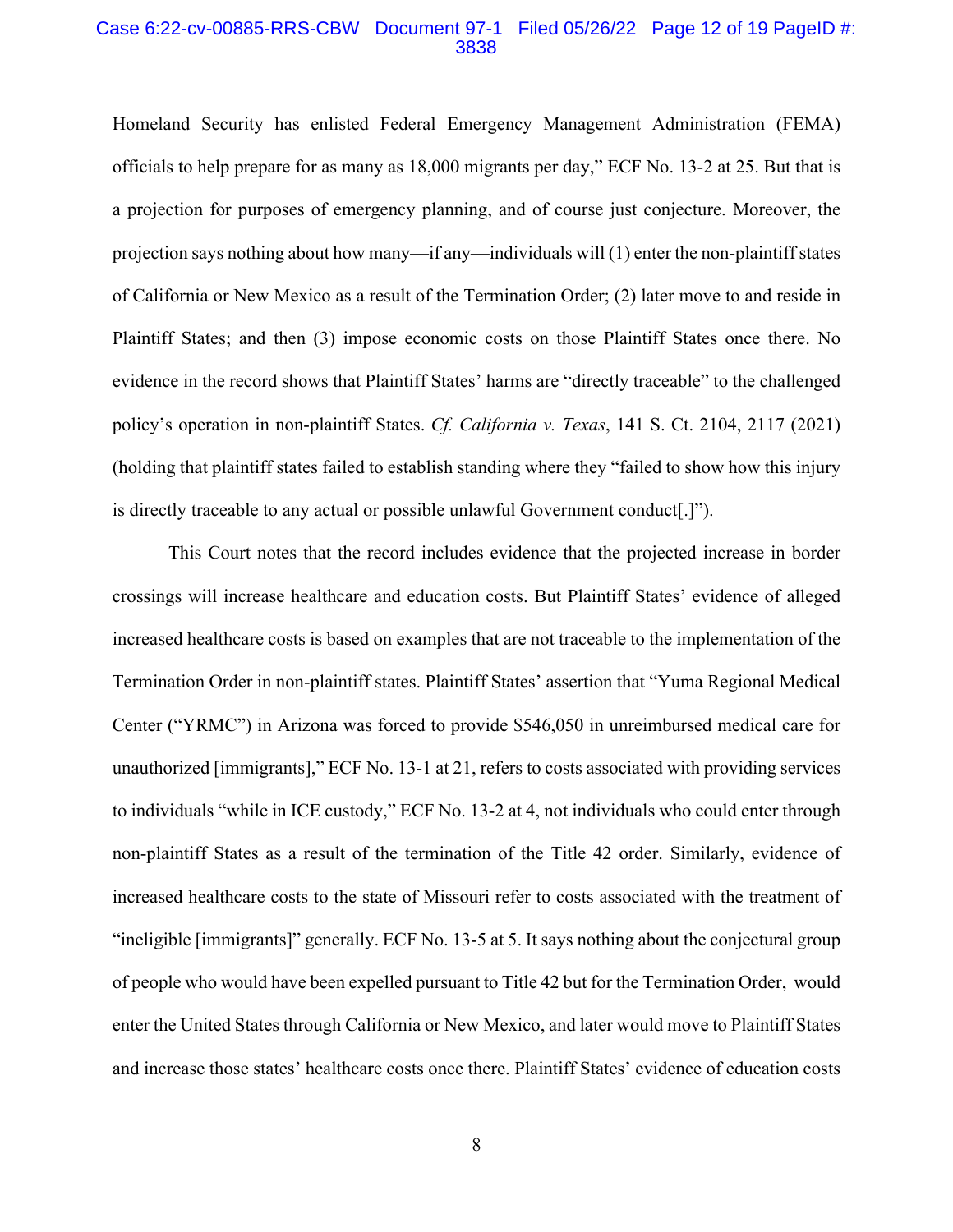#### Case 6:22-cv-00885-RRS-CBW Document 97-1 Filed 05/26/22 Page 13 of 19 PageID #: 3839

is similarly untraceable to the Termination Order's operation in non-plaintiff states. *See id.* at 4; ECF No. 13-1 at 21.

Thus, even if the evidence on which this Court relied suffices to warrant a preliminary injunction in *Plaintiff* States (a view that Law Lab does not share), it does not warrant extending that injunction to prevent the defendants from implementing the Termination Order in states that are not parties to this case under basic equitable principles of remedial proportionality. *See Dayton*, 433 U.S. at 420; *Lewis*, 518 U.S. at 361.

This Court also erred in failing to consider the severe harm that nationwide relief imposes on thousands of individual non-parties who will never impose any burden on the Plaintiff States. *See Weinberger*, 456 U.S. at 312 (equity requires balancing non-party interests). The Title 42 order that the preliminary injunction keeps in place bars access to asylum for people who have *no intention of leaving California* prior to their cases being resolved, much less travelling to Plaintiff States. *See* ECF No. 62-2 ¶ 20 (Declaration of Alicia De Los Angeles Duran Raymundo); ECF No. 62-1 ¶ 15 (Declaration of Kevin Alexi De Leon De Leon). Nationwide relief bars those individuals from accessing the asylum system, even though they will never do anything that harms the Plaintiff States.

Moreover, ordering nationwide relief for Plaintiff States without considering the countervailing interests of other states has effectively permitted fewer than half of the states in the Nation to set nationwide immigration policy at the expense of those that did not participate in these proceedings. Plaintiff States' economic interests are no more compelling than other states' countervailing interests in, for example, expanding their tax bases and labor forces by welcoming paroled noncitizens, or their interest in vindicating their residents' desire to be reunited with noncitizen family members who would otherwise be subject to Title 42. *See* Brief of Illinois, *et*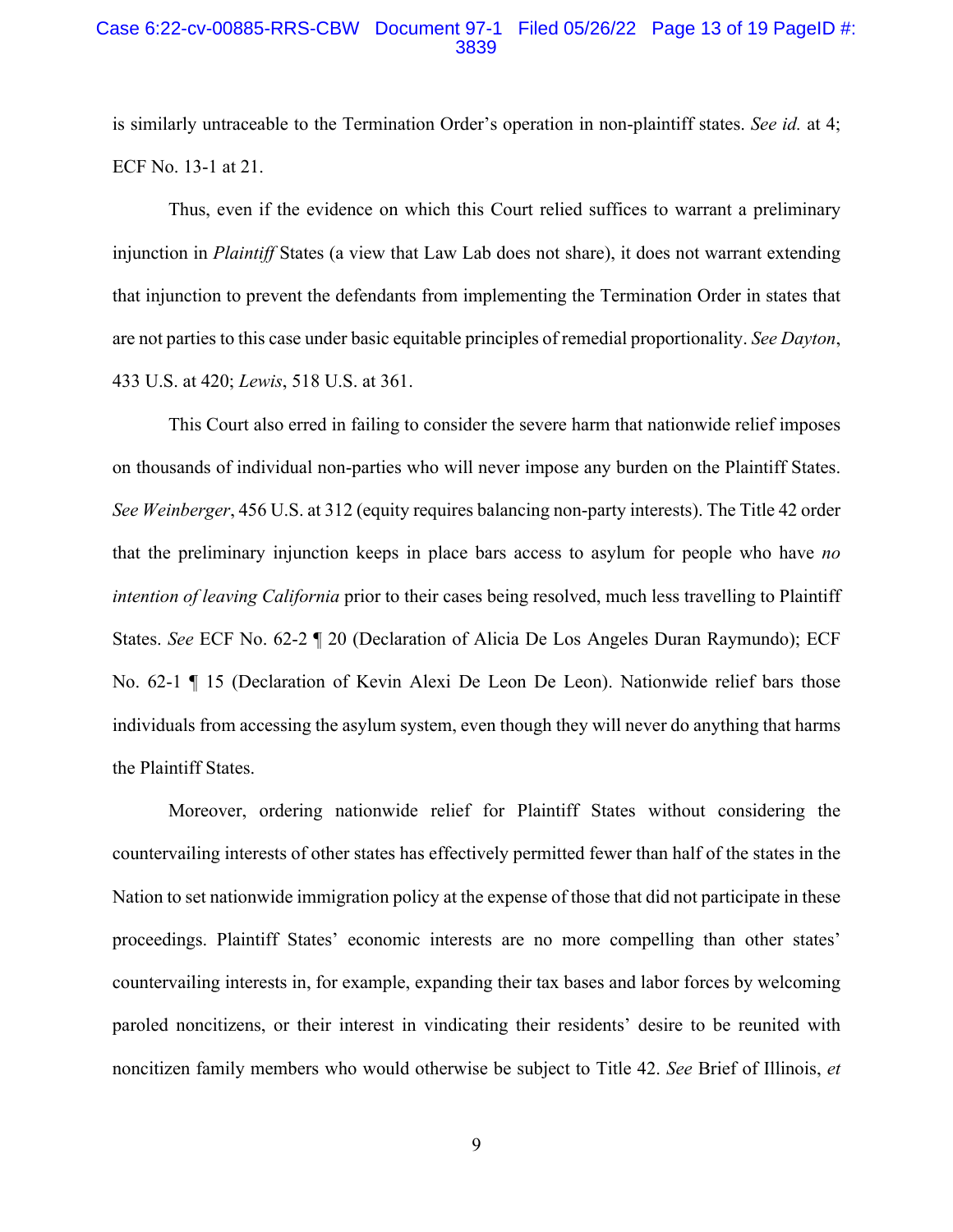#### Case 6:22-cv-00885-RRS-CBW Document 97-1 Filed 05/26/22 Page 14 of 19 PageID #: 3840

*al*., as *Amici Curiae*, *Biden v. Texas*, No. 21-954 (U.S. filed Mar. 21, 2022), 2022 WL 876862 (noting the "wide range of benefits" to states arising from the federal government's decision to parole asylum seekers into the country, including "access to safe living conditions to family reunification."). To give just one example, Plaintiff States' stated economic interests in not expending costs associated with "educat [ing] [undocumented] children," ECF No. 13-1 at 21, runs directly counter to California's interest, which is to do just the opposite by funding extended educational opportunities for undocumented students in its state. *See* Cal. Educ. Code § 68130.5 (state law allowing qualifying undocumented students to pay in-state tuition at state community colleges and universities). The nationwide injunction improperly privileges the Plaintiff States' interests, while disregarding core structural principles of interstate equality.

This Court's reasoning was erroneous for at least two other reasons. First, the Court pointed to the need to "promot[e] uniformity in immigration enforcement," ECF No. 90 at 47, but that consideration does not justify the nationwide scope of the injunction it entered. The Title 42 order (and the Termination Order as well) derives from the Public Health Services Act's, 42 U.S.C. 265, 268, authority to suspend the introduction of certain individuals due the "danger of the introduction of COVID-19 into the United States." 85 Fed. Reg. 65,806 (Oct. 16, 2020). The Title 42 order is therefore a public health measure, not an immigration law or policy. COVID-19 public health measures have varied from state to state and region to region. Accordingly, the Court's reliance on the need for "uniformity in immigration enforcement" is incorrect.

Second, the Court's reliance on the Fifth Circuit's holding in *Texas v. United States*, 809 F.3d 134 (5th Cir. 2015), overlooks the key differences between that case and this one. *Texas* relied upon the need for uniformity in the implementation of the deferred action program at issue, which was characterized by standardized eligibility criteria and would have conferred uniform federal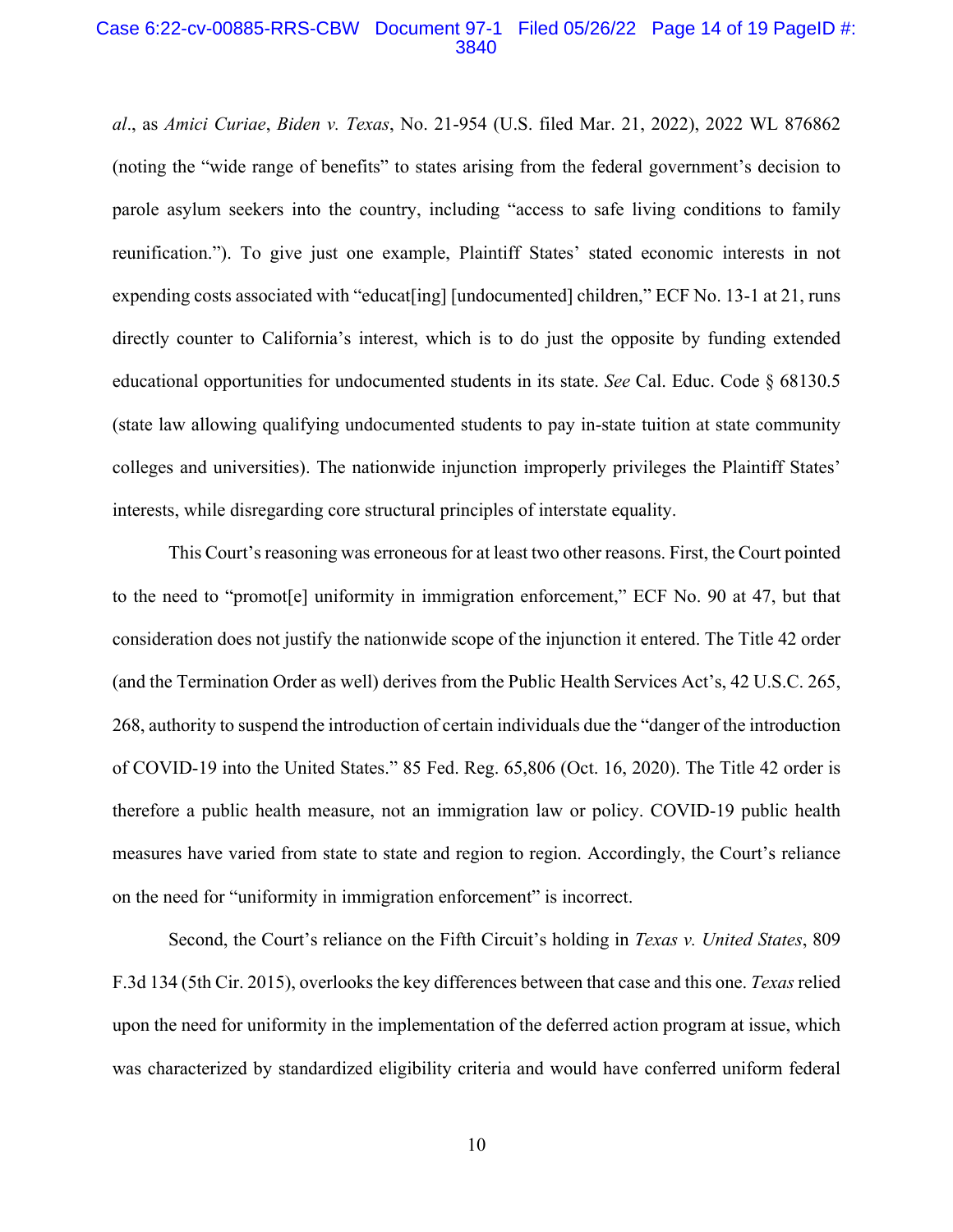#### Case 6:22-cv-00885-RRS-CBW Document 97-1 Filed 05/26/22 Page 15 of 19 PageID #: 3841

benefits upon successful applicants across the country. *Id.* at 147-49. In contrast, Title 42, like other border policies, has been characterized by dis-uniform implementation since its inception. As the record evidence reflects, Title 42 applies differently at some ports of entry than others, and to some nationalities and not others.<sup>3</sup> The alleged need for uniformity is plainly insufficient to justify nationwide relief with respect to a policy that is already implemented differently across the border and over time. Additionally, regardless of whether the record in *Texas* included evidence that immigrants move from one state to another, it is the burden of the Plaintiff States to prove that will happen in *this* case, which they have failed to do. The Court's assertion that a tailored preliminary injunction "will likely do nothing more than shift border crossings from the Plaintiff States to states not covered by the preliminary injunction," ECF No. 90 at 47, is wholly unsupported by the record in this case. At a minimum, the Court should have entered its order in only the Plaintiff States until such time as those States could show that the predicted shift in border crossings had actually come to pass in at least some number of cases.

Even in cases actually involving immigration policies, rather than public health policies with immigration-related effects, the need for uniformity is but one valid factor among many that courts should consider in fashioning tailored injunctive relief. Any argument that Fifth Circuit caselaw *requires* nationwide relief is without merit. ECF No. 74 at 2. Courts in this circuit have stated that proper relief in immigration related cases "*includes* nationwide injunctions," *Texas v. Biden*, 554 F. Supp. 3d 818, 857 (N.D. Tex. 2021) (emphasis added), and that "[i]t is not beyond

<sup>&</sup>lt;sup>3</sup> *See, e.g., ECF No. 65 at 5-6 (listing only six ports of entry at which different numbers of* individuals have been excepted from Title 42 pursuant to the NGO-supported humanitarian exception process); *see also* Kate Morrissey, *Ukrainians only: Racial disparities in U.S. border policies grow more obvious*, San Diego Union Tribune (Mar. 19, 2022), https://www.sandiegouniontribune.com/news/immigration/story/2022-03-19/ukrainians-bordertitle-42.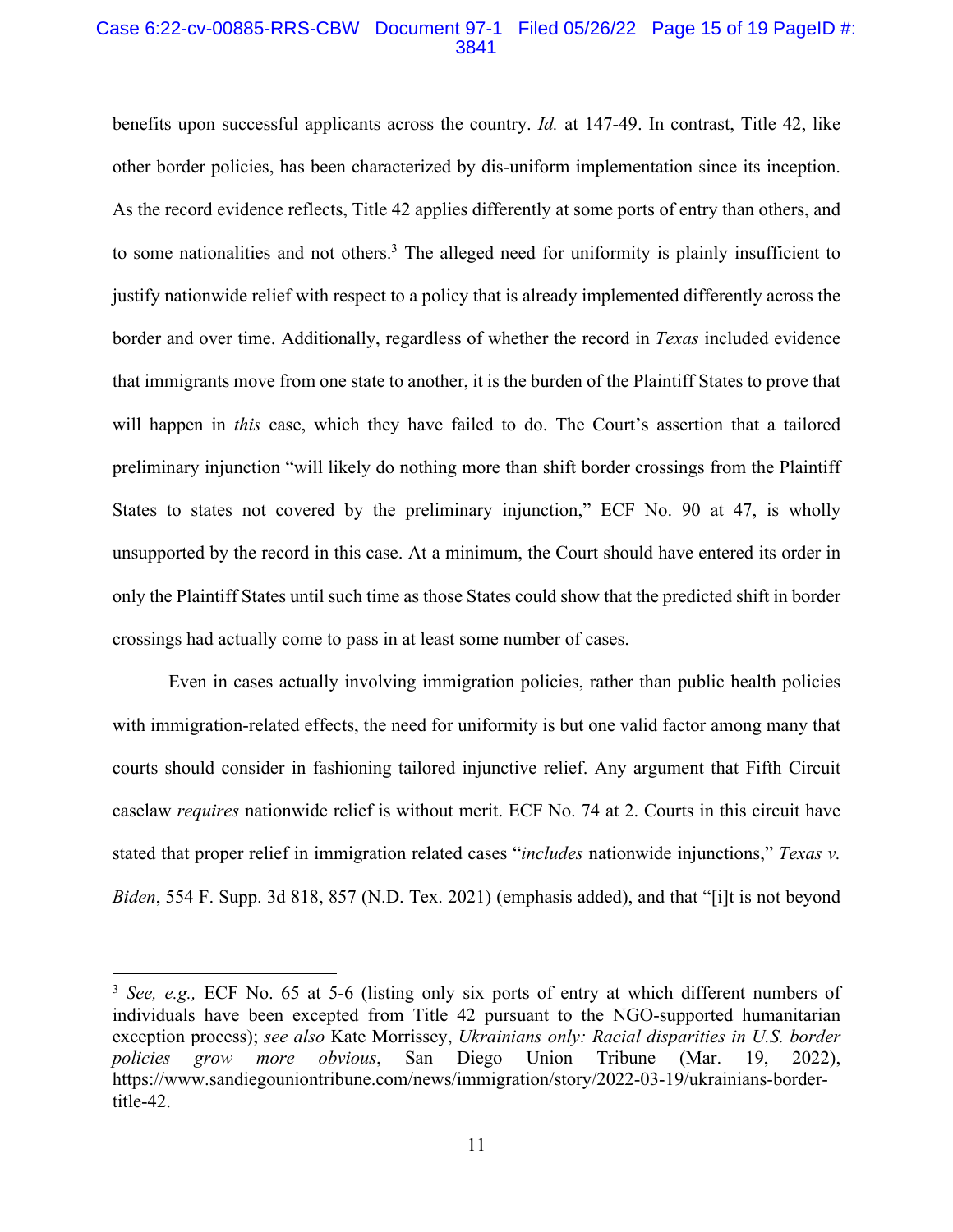# Case 6:22-cv-00885-RRS-CBW Document 97-1 Filed 05/26/22 Page 16 of 19 PageID #: 3842

the power of a court *in appropriate circumstances*, to issue nationwide injunctions," *Texas v. United States*, 809 F.3d 134, 188 (5th Cir. 2015) (emphasis added). But it hardly follows that virtually every case affecting nationwide federal immigration law requires nationwide relief, regardless of the extent of redressable injury. That is not our system. *See DHS v. New York*, 140 S. Ct. at 600 (Gorsuch, J. concurring) ("The traditional system of … courts issuing interlocutory relief limited to the parties at hand" "encourages multiple judges … and circuits to weigh in only after careful deliberation, a process that permits the airing of competing views[.]").

Moreover, the Court's note that a tailored preliminary injunction "would only further complicate DHS's operations," does not warrant the sweeping relief it issued in this case. Notably, this is not a position that DHS has advanced. *See* ECF No. 76. As Law Lab has discussed at length, splits in the lower courts and differences across regions routinely result in non-uniform immigration policies that the federal government has figured out how to implement, despite some increased complexity as a result. <sup>4</sup> As in those cases it remains eminently practicable here to limit the scope of the injunction to apply in only some geographic areas.<sup>5</sup>

<sup>4</sup> For example, in the context of the so-called Migrant Protection Protocols, a comparable border policy related to asylum, from January 2020 to July 2021, a class-wide preliminary injunction entered in the Southern District of California required CBP to provide access to counsel to people in MPP *nonrefoulement* interviews. However, that order was not binding outside California, and the government did not implement it elsewhere. *See Doe v. Wolf*, 432 F. Supp. 3d 1200 (S.D. Cal. 2020); *Doe v. Mayorkas*, 854 F. App'x 115 (9th Cir. 2021). Similarly, since 2018 a class-wide preliminary injunction entered in the District of Columbia has required arriving asylum seekers found to have a credible fear of persecution to be considered for parole under a previously issued parole directive, and has prohibited ICE from detaining them absent an individualized determination on flight risk or danger. *Damus v. Nielsen*, 313 F. Supp. 3d 317, 323 (D.D.C. 2018). But it applies only to people in ICE custody in the jurisdiction of the Detroit, El Paso, Los Angeles, Newark, and Philadelphia field offices. *Id.* at 325.

<sup>&</sup>lt;sup>5</sup> The Court rightly chose not to rely on Plaintiff States' assertion that the APA requires nationwide relief. That view is inconsistent with the actual practice in many immigration cases (among others), and contrary to governing Supreme Court precedent concerning Congress's need to speak clearly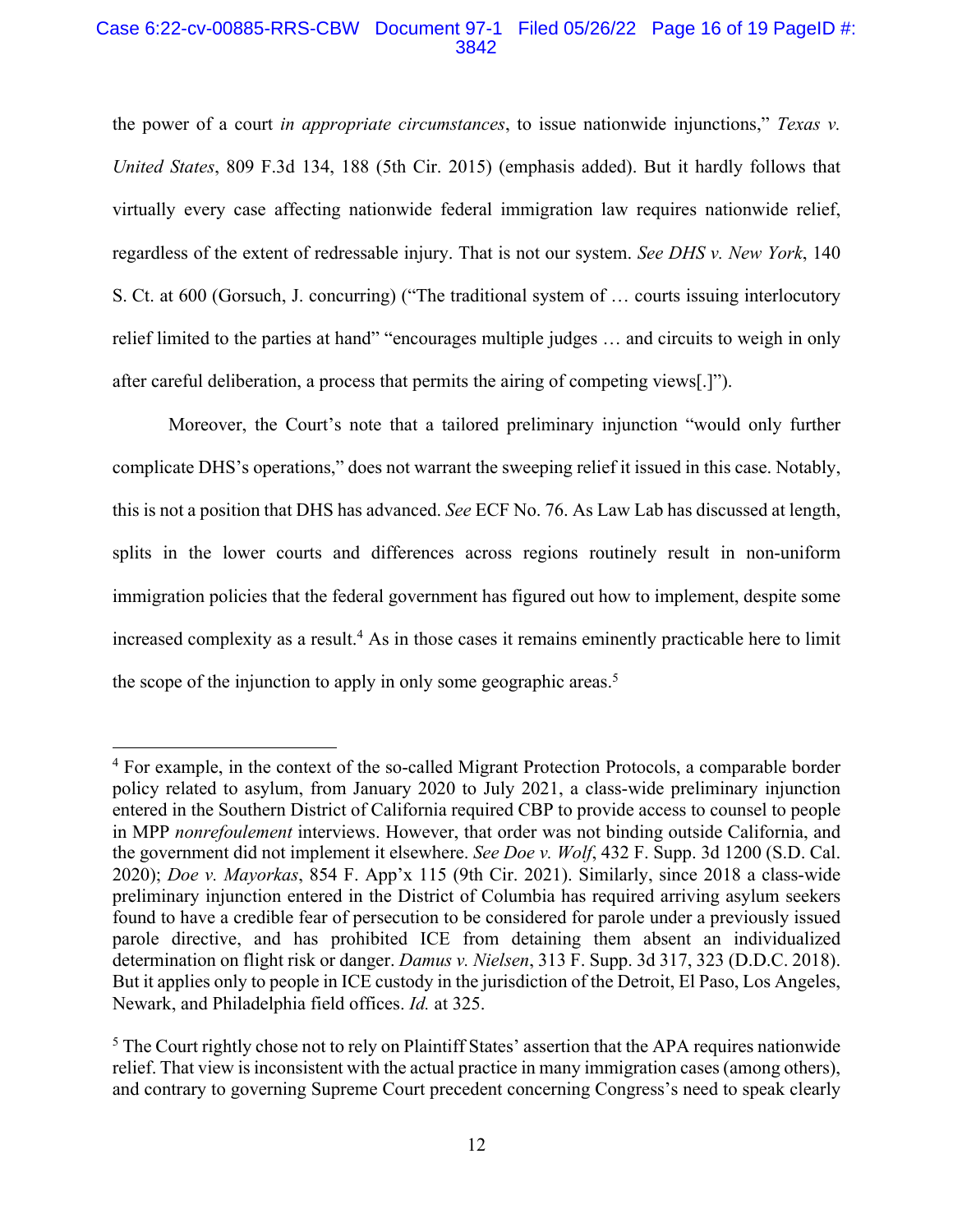#### **B. Law Lab will suffer irreparable harm absent a stay.**

Stay applicants must demonstrate they are likely to face irreparable injury absent a stay. *Nken*, 566 U.S. at 426; *see also Winter v. Nat. Res. Def. Council, Inc.*, 129 S. Ct. 365, 367 (2008).

Law Lab's organizational mission is, *inter alia*, to leverage technology, advocacy, and law in order to advance migrant and refugee justice, including by serving individuals who seek asylum under Title 8 near the California and New Mexico borders with Mexico. Law Lab Decl. ¶¶ 2, 10. Title 42's wholesale suspension of the asylum system at the southern border has frustrated Law Lab's mission "on multiple levels" during the period that it has been effect. *Id.* ¶¶ 14-16. Title 42 has "stalled certain core aspects" of Law Lab's mission-related programming, *id.* ¶ 14, including by impeding Law Lab's ability to engage in massive collaboration representation projects in California and New Mexico, *id.* ¶ 16. In addition, Law Lab has had to divert resources to meet the needs of individuals on the Mexican side of the California-Mexico border who are blocked from seeking access to asylum, including by distributing accurate information about the options that such individuals have, *id.* ¶¶ 20-21, and it has required Law Lab to "respond to a flood of inquiries and community uncertainty," *id.*  $\mathbb{I}$  22. Further, the complications imposed by the Title 42 order have also imposed significant uncertainties that undermine the ability of Law Lab to provide effective representation and accurate information to people impacted by the Title 42 order, and "[t]he only way to eliminate the uncertainty wrought by the [Title 42] order is to terminate the order itself." *Id.* ¶ 21.

Title 42 has substantially harmed Law Lab by frustrating Law Lab's mission, disrupting its core functions, and requiring it to redirect significant resources. The ongoing implementation

when displacing courts' traditional equitable authority. *See Monsanto Co. v. Geertson Seed Farms*, 561 U.S. 139, 165-66 (2010)**;** *Miller v. French*, 530 U.S. 327, 340 (2000).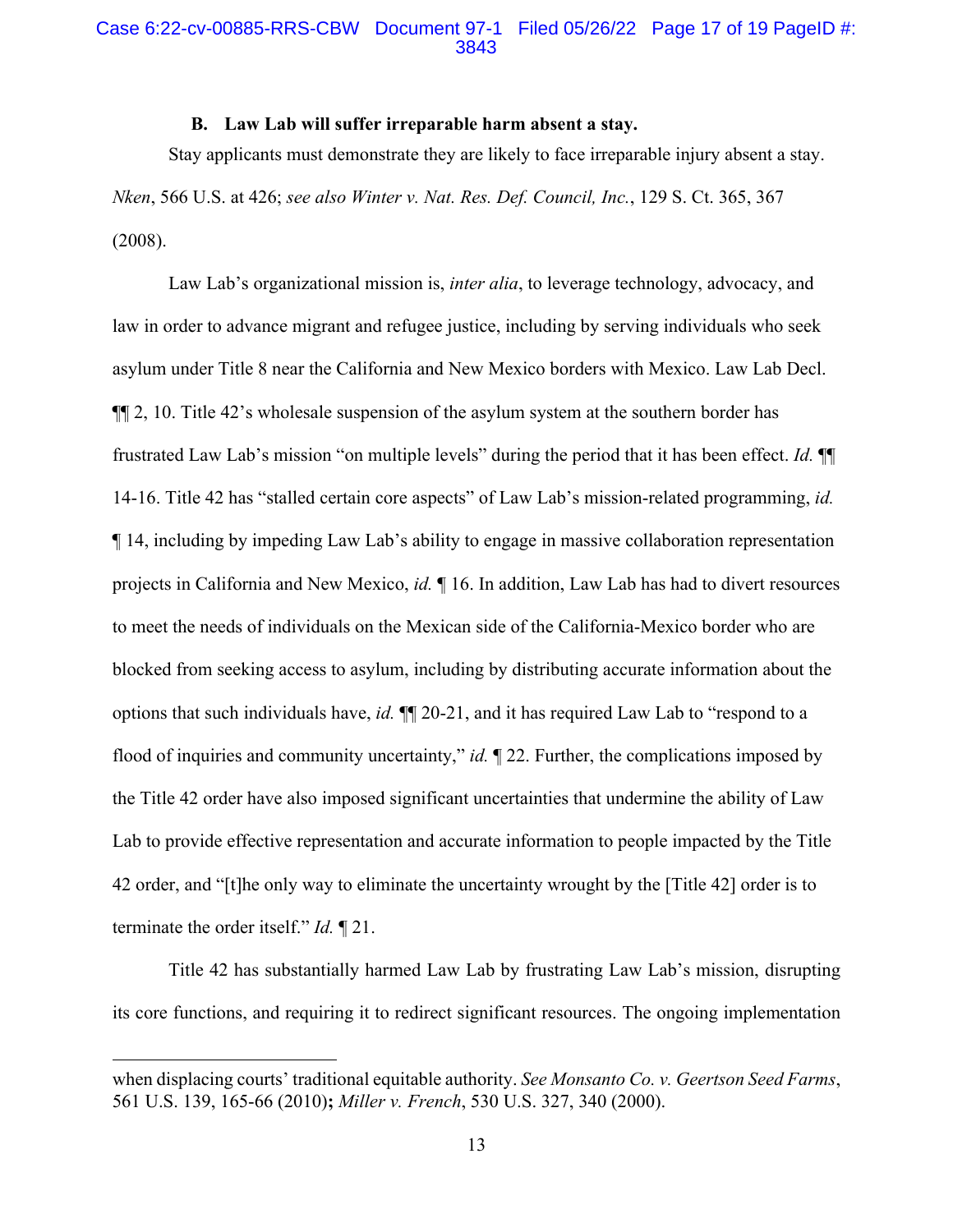#### Case 6:22-cv-00885-RRS-CBW Document 97-1 Filed 05/26/22 Page 18 of 19 PageID #: 3844

of Title 42, which at present is only a reality because of this Court's order granting Plaintiff States' motion for a nationwide preliminary injunction, has already extended the life of those harms to Law Lab, and will worsen them by creating yet another layer of uncertainty and opportunity for harm to asylum-seeking individuals. *Id.* at  $\P$  20-21. "If Title 42's termination does not take effect due to litigation, this reversal in policy would compel Law Lab and the [California Welcoming] Task Force to continue diverting resources to combat another prime opportunity for misinformation and exploitation of asylum-seeking individuals on the border." *Id.* at ¶ 20. A stay of the nationwide scope of the preliminary injunction will ameliorate the harms to Law Lab by allowing the Termination Order to take effect in regions that are key to Law Lab's mission-driven programming.

Thus, Law Lab faces irreparable harm absent a stay of the nationwide scope of the preliminary injunction.

# **C. A stay of the nationwide scope of the preliminary injunction will not cause Plaintiff States substantial injury and the public interest warrants a stay.**

"Once an applicant satisfies the first two factors, the traditional stay inquiry calls for assessing the harm to the opposing party and weighing the public interest." *Nken*, 556 U.S. at 435.

For the same reasons that Plaintiff States failed to show why "an injunction applicable only to them would not do the trick," they will not suffer substantial injury if the nationwide scope of the injunction is stayed pending Law Lab's appeal. *Arizona v. Biden*, 31 F.4th at 484. Plaintiff States failed to prove the harms they allege in support of their motion for a nationwide preliminary injunction were directly traceable to individuals who, but for the Termination Order, would have been expelled under the Title 42 order but instead will enter through non-plaintiff states and later move to and reside in Plaintiff States. *See supra* Section II(A)(2). Because staying the nationwide scope of the preliminary injunction will still allow the injunction to take effect within the